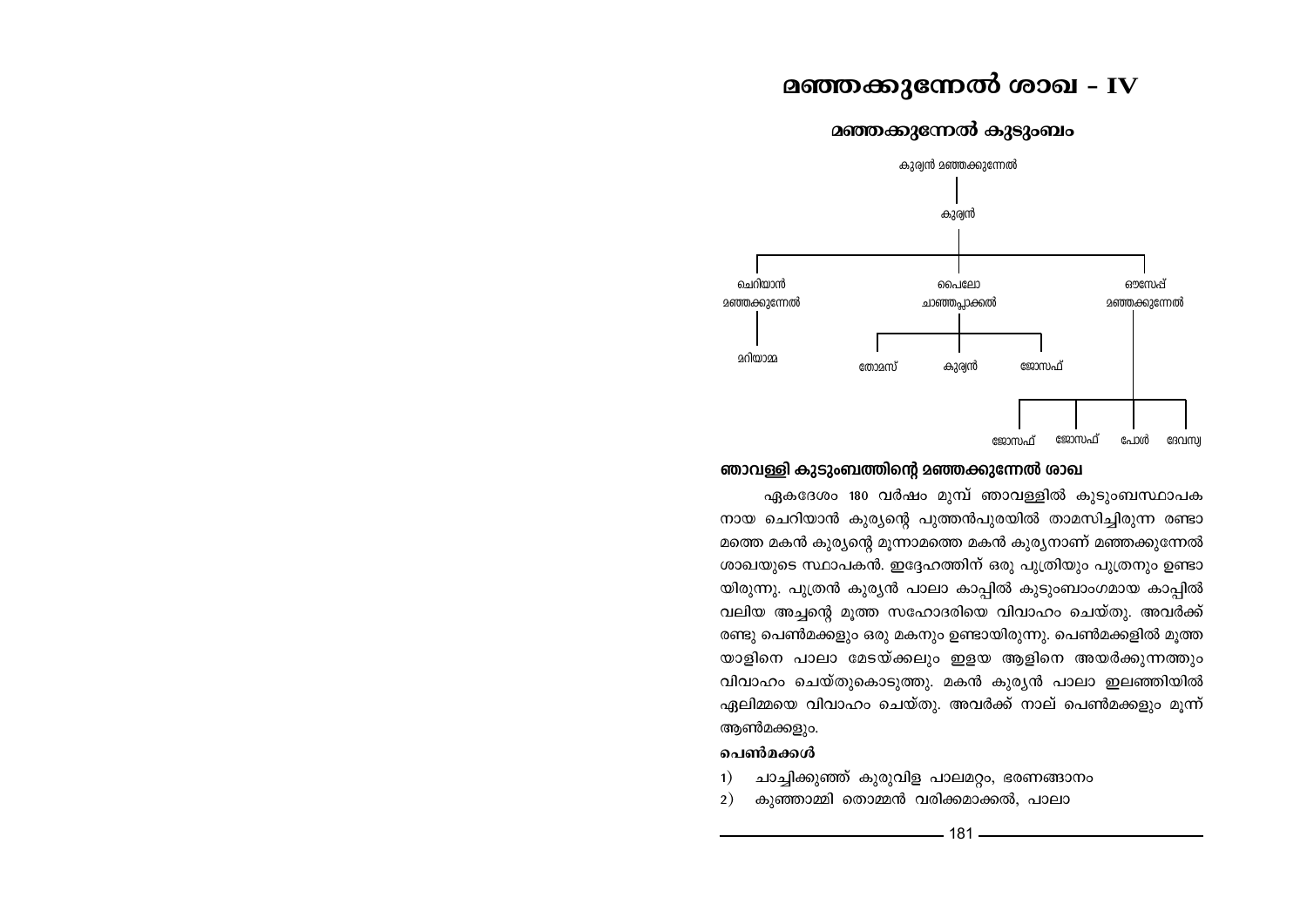- അന്നമ്മ കുര്യൻ പുത്തേട്ട് പാലാ 3)
- ഈത്തമ്മ ദേവസ്യ ഒറ്റപ്പാക്കൽ, പ്രവിത്താനം  $4)$

### ആൺമക്കൾ

 $A$ . ചെറിയാൻ കുര്യൻ,  $B$ . പൈലോ കുര്യൻ,  $C$ . ഔസേപ് കുര്യൻ

#### ചെറിയാൻ കുര്വൻ  $\mathbf{A}$ .

കരുർ മഞ്ഞക്കുന്നേൽ ഞെഴുകുംകാട്ടിൽ താമസം. ഭാര്യ ഏലി വാണിയപ്പുരയ്ക്കൽ, എലിക്കുളം.

### മക്കൾ

### A1. ഏലി ജോസഫ്

ഭർത്താവ് ജോസഫ് ചെറിയാൻ (മഹാകവി കട്ടക്കയം ചെറിയാൻ മാപ്പിളയുടെ മകൻ). മക്കൾ - 1) ചെറിയാൻ കുര്യൻ 2) ജോസഫ് 3) സി. പെർപ്പെച്ച്വ (സെന്റ് ജോസഫ്സ് കോൺവെന്റ്, വിശാ ഖപട്ടണം)

#### ത്രേസ്വാമ്മ ജോസഫ്  $A2.$

ഭർത്താവ് മൈലാടൂർ വെള്ളമറത്തിൽ ജോസഫ്. മക്കൾ -1) മാത്യു 2) ഏലിക്കുട്ടി 3) കുഞ്ഞ് 4) മറിയക്കുട്ടി 5) അപ്പച്ചൻ.

#### <u> മറിയാമ്മ ജോസഫ്</u>  $A3.$

തറവാട്ടിൽ നിൽക്കുന്നു. 20-7-1990-ൽ നിര്യാതയായി.



മഞ്ഞക്കുന്നേൽ ജോസഫ്, ഭാര്യ മറിയാമ്മ, നടുവിൽ മകൾ Sr. കാർമ്മൽ S.H. മുടിയൂർക്കര

# 

ഭർത്താവ് ജോസഫ് മാത്യു ഒറ്റപ്ലാക്കൽ, പ്രവിത്താനം. ദത്തായി നിന്നു. 26-8-1990ൽ നിര്യാതനായി.

# A3a. ഏലിയാമ്മ വർക്കി

12-5-2005ൽ നിര്യാതയായി. ഭർത്താവ് വർക്കി കലേക്കാട്ടിൽ, ചേർപൂങ്കൽ. 20-1-1974ൽ നിര്യാതനായി. മക്കൾ - 1) അപ്പച്ചൻ 2) അമ്മിണി 3) നോബിൾ 4) മേരി  $5$ ) ജോയി 6) ബേബി  $7)$  ബാബു  $8)$  ഡോ. ടോമി.

A3b. സി. കാർമൽ എസ്. എച്ച്.

10-6-2004ൽ നിര്യാതയായി. എസ്.എച്ച് കോൺവെന്റ്, മുടി യൂർക്കര, കോട്ടയം.

A3c. കുര്വൻ ജോസഫ്



മഞ്ഞക്കുന്നേൽ കുര്യൻ ജോസഹ്മും (കൊച്ച്) ഭാര്യ ഏലിക്കുട്ടിയും കുടുംബാംഗങ്ങളോടൊഷം

മഞ്ഞക്കുന്നേൽ ഒറ്റപ്ലാക്കൽ, പ്രവിത്താനം പി.ഒ., Ph : 248825. 22-7-2008ൽ നിര്യാതനായി. ഭാര്യ ഏലിക്കുട്ടി ഞാവള്ളിൽ, പനമറ്റം പറമ്പിൽ, കരൂർ. ആറു മക്കൾ.

 $A3c1.$  മറിയാമ്മ ജോസ്

ഭർത്താവ് ജോസ് മറ്റത്തിൽ, കുര്യനാട്.

A3c2. അക്കാമ്മ ജോയ്

ഭർത്താവ് ജോയ് ജോസഫ്, തുമുള്ളിൽ, ഞാറക്കാട്.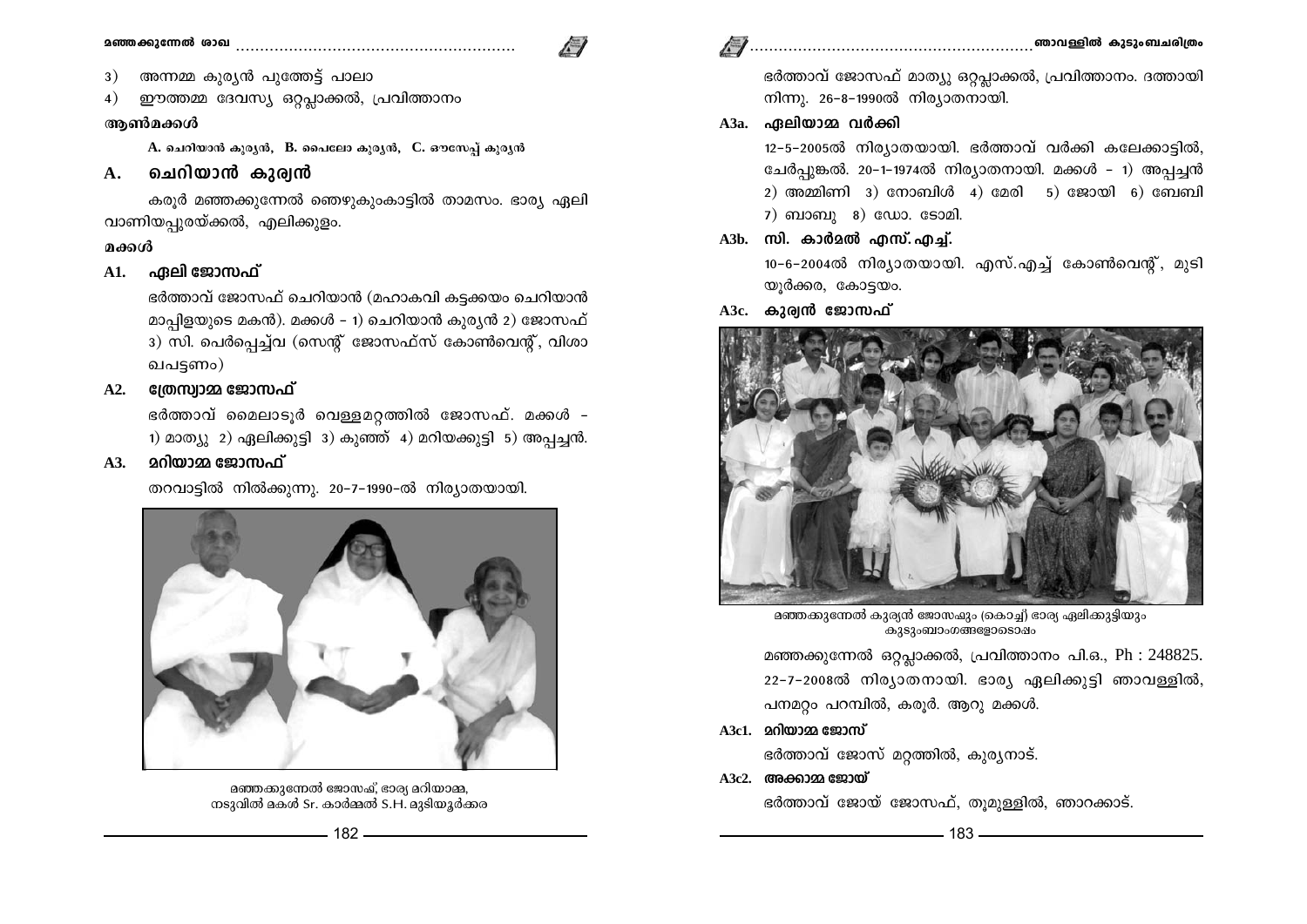A3c3. സി. അലീസ് S.H.

S.H. കോൺവെൻ്. കോട്ടയം.

- A3c4. ജോസഫ് കുര്വൻ ഭാര്യ ജെസ്സി പടിഞ്ഞാ ക്കര, ചാലക്കുടി.
- $A3c5.$  ലിസമ്മ കുര്യൻ ഒറ്റപ്ലാക്കൽ, പ്രവിത്താനം.

A3c6. ഷേർളി ജെയിംസ് ഭർത്താവ് ജെയിംസ് അബ്രാഹം. ചെത്തിപ്പുഴ വീട്, കുറുമ്പനാടം.

A3d. എം.ജെ. ജോസഫ്

മഞ്ഞക്കുന്നേൽ ജോസഹ്മും (കുഞ്ഞേഷ്) മക്കളും

മഞ്ഞക്കുന്നേൽ വീട്, വടക്കാഞ്ചേരി, പ്രത്തനി പി.ഒ., Ph: 04822  $259448.$  ഭാര്യ ഏലിക്കുട്ടി ചിറയാത്ത് വാകക്കാട്.

മക്കൾ - 1) ബേബി 2) ഫിലോമിന 3) മേരി 4) ജോണി 5) ലാലി  $6)$  ഷാജി  $7)$  ബിഷോയ്.



മഞ്ഞക്കുന്നേൽ മാത്യു ജോസഹ്മും ഭാര്യ ശോശ്ലാമ്മയും കുടുംബവും

### A3e. മാത്വു ജോസഫ്

മഞ്ഞക്കുന്നേൽ വീട്, കരുർ പി.ഒ. Ph: 214181. കൂടുംബയോഗം ആയുഷ്കാലാംഗവും ഭരണസമിതി അംഗവുമായിരുന്നു. 27-9-2007ൽ നിര്യാതനായി. ഭാര്യ ശോശാമ്മ വേലന്മാരുകുടി യിൽ, ഭരണങ്ങാനം, ആറു മക്കൾ,

# $A3e1.$  ഡെന്നിസ് മാത്വു

Sr. Lecturer, Catering College, Kovalam. Address: 9A2, Royal Crest, Villaments, B' Canti Homes, JawaharNagar P.O., Ph: 315230, Kowdiar, Trivandrum - 41. ഭാര്യ ബേർലി പാലയ്ക്ക ലോടി കുറവിലങ്ങാട്. മക്കൾ - 1) ഇവ 2) ഇവ്ലിൻ.

### $A3e2.$  സോമിനി സൈമൺ

ഭർത്താവ് സൈമൺ ജോസഫ് (Chief Merchant Navy Engineer, Canada) Address: Chelat House, Njarackal P.O. Ph: 493668. മക്കൾ - 1) റിത്തു 2) റയൺ.

### $A3e3.$  ലാലിമോൻ മാത്രു

20-4-1973ൽ നിര്യാതനായി.

# A3e4. മിനി സാജു

ഭർത്താവ് സാജു സെബാസ്റ്റ്യൻ (Merchant Navy Chief Engineer, Madras) Address: Puzhakathukalayil, Manakapadam P.O., Athirampuzha, Ph: 954812731562. മക്കൾ - 1) നിഖിൽ 2) നീൽ.

### $A3e5.$  സിനി സുനിൽ

ചാർട്ടേർഡ് അക്കൗണ്ടന്റ്, ദുബായ്. ഭർത്താവ് സുനിൽ ബേബി (ചാർട്ടേർഡ് അക്കൗണ്ടന്റ്, ദുബായ്), പ്ലാന്തറ, എളമന്നൂർ പി.ഒ., അടൂർ. Ph: 04734 241546. മക്കൾ - 1) അലൻ 2) എറിൻ.

### A3e6. റിജോ മാത്വു

മഞ്ഞക്കുന്നേൽ വീട്, കരുർ പി.ഒ., പാലാ, Ph: 214181. ഭാര്യ സ്മിത, പഴുക്കാത്തറ, തലയോലപ്പറമ്പ്.

# A3f. ചാക്കോ ജോസഫ് മഞ്ഞക്കുന്നേൽ (Late) സഹോദരനുമൊരുമിച്ച് ഏകസ്തനായി ജീവിച്ചു. 20-8-2002ൽ

മരിച്ചു.

# $A3g.$  (തന്ന്വാമ്മ മാത്വു

ഭർത്താവ് പി.എം. മാത്യു പറത്തലയ്ക്കൽ വീട്, മൈലക്കൊമ്പ് പി.ഒ., തൊടുപൂഴ, Ph: 954862 200089. മക്കൾ - 1) ജെമിനി  $2)$  ഫൈനി  $3)$  മിനി

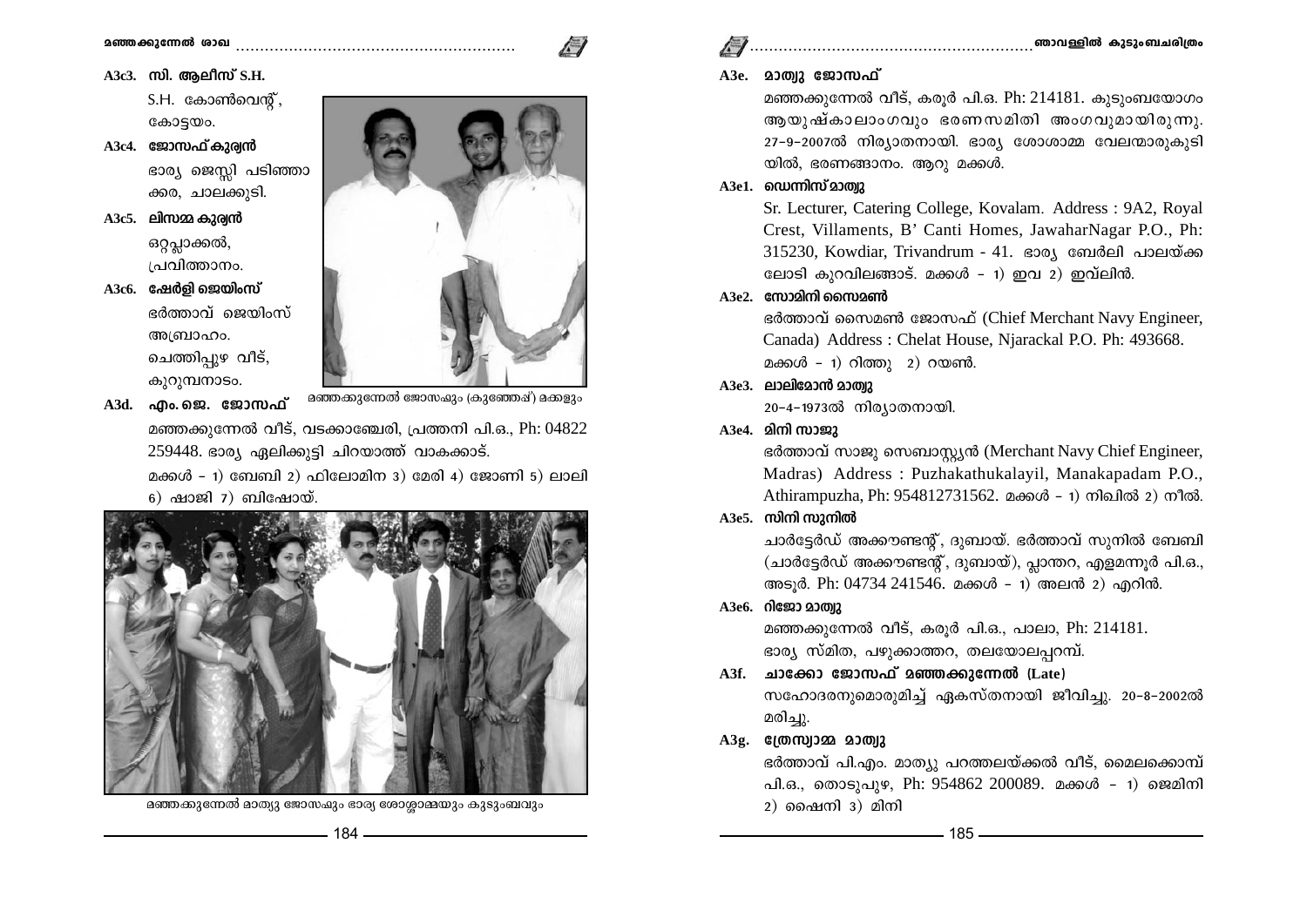### A3h. അന്നക്കുട്ടി അഗസ്റ്റിൻ

ഭർത്താവ് അഗസ്റ്റിൻ മാത്യു, കൊട്ടാരത്തറ വീട്, തുടങ്ങനാട് പി.ഒ., Ph: 255504. മക്കൾ - 1) റെജി 2) ജെറി 3) റോജി.

#### അന്നമ്മ തോമസ്  $\mathbf{A4}$

ഭർത്താവ് തോമസ് ഞാവള്ളിൽ പഴയിടം, കോളപ്ര. മക്കൾ - 1) കൊച്ച് 2) ജോസഫ് 3) തോമസ് 4) ഇത്താമ്മ.

#### ഇത്തമ്മ കുര്വൻ A5.

ഭർത്താവ് കുര്യൻ മണിമല കാടൻകാവിൽ, തുടങ്ങനാട് പി.ഒ., Ph: 255462. മക്കൾ - 1) ഔസേപ്പച്ചൻ 2) ചാക്കോച്ചൻ 3) മേരി 4) കുഞ്ഞമ്മ 5) റ്റോമി.

പൈലോ കുര്വൻ പാലാ, ചാഞ്ഞപ്ലാക്കൽ **B.** 

#### ഔസേപ്പ് കുര്വൻ മഞ്ഞക്കുന്നേൽ  $C_{\bullet}$

ഔസേപ്പ് കുരൃൻ പൊന്നെടുത്താംകുഴി കുടുംബാംഗമായ ഏലിയെ ആദ്യവിവാഹം കഴിച്ചു. അതിൽ രണ്ടു കുട്ടികൾ. ഒരു പെൺകുട്ടിയും ആൺകുട്ടിയും ആൺകുട്ടി എം.ജെ. കുര്യൻ. ഭാര്യ യുടെ മരണശേഷം ഔസേപ്പ് കുര്യൻ രാമപുരം പള്ളിവാതു ക്കൽ കുടുംബാംഗമായ ത്രേസ്യാമ്മയെ വിവാഹം ചെയ്തു. അവർക്ക് മൂന്ന് ആൺമക്കളും മൂന്ന് പെൺമക്കളും ഉണ്ടായി.

എം. ജെ. കുര്വൻ **C1.** 

> ഔസേപ് കൂര്യന്റെ ആദ്യവിവാഹത്തിലുള്ള മകൻ എം.ജെ. കുര്യൻ കവളംമാക്കൽ കൂടുംബാംഗമായ ഏലിക്കുട്ടിയെ വിവാഹം ചെയ്തു. അവർക്ക് ഒരു മകൾ ഏലിയാമ്മ. മൂന്ന് ആൺമക്കൾ.

# $C1a.$  എം.കെ. ജോസഫ് (അപ്പച്ചൻ)

ഇദ്ദേഹം മുരിക്കാശ്ശേരിയിൽ താമസിക്കുന്നു. ഭാര്യ ലില്ലി (നിര്യാ തയായി) കലേക്കാട്ടിൽ കുടുംബാംഗം. മക്കൾ -1) ബെന്നി ജോസഫ് 2) ഷൈനി (ടീച്ചർ) 3) ജിജി (നേഴ്സ്, ലണ്ടൻ) 4) മിനി (തിരുവനന്തപുരം).

C1b. . ... ... திலை சிலை சிலை சிலை

മഞ്ഞക്കുന്നേൽ, പുതുശ്ശേരി, വയനാട്.

# ഔസേപ്പ് കുര്യന്റെ രണ്ടാം വിവാഹത്തിലെ മക്കൾ

### C2. എം. ഒ. പൗലോസ്

ഔസേപ്പ് കുര്യന്റെ രണ്ടാമത്തെ മകൻ എം.എ. പൗലോസ് മരിച്ചു പോയി. ചെമ്പേരി, കണ്ണൂർ. ഭാര്യ മറിയക്കുട്ടി (മരിച്ചുപോയി). മുന്ന് പെൺമക്കൾ. 1) മേരി കുസുമോസ് ചെമ്പേരി, തളിപ്പറമ്പ് 2) മോളി കുമാരൻ നമ്പ്യാർ 3) ഗ്രേസി കുര്യൻ മാളിയേക്കൽ, കുട്ടുമുകം.

## C3. എം.ഒ. ജോസഫ്

ഭാര്യ ത്രേസ്യാമ്മ (മരിച്ചുപോയി). കിഴക്കേക്കര കുടുംബാംഗം.

### $C3a.$  എം.ജെ. ജോസഫ് (Late)

ഭാര്യ അക്കമ്മ കരിപ്പാൽ. മക്കൾ - 1) ജോബി (മരിച്ചുപോയി) 2) ടെസ്റ്റി 3) റീനാ 4) സിബി.

## 

റിട്ടയേർഡ് പ്രിൻസിപ്പാൾ, ഗവ. കോളേജ്, പേരാമ്പ്ര. ഭാര്യ ഷേർലി. മക്കൾ – 1) പ്രിയാ തോമസ് 2) സാജൻ തോമസ്.

### എം.ഒ. ജോസഫിന്റെ പെൺമക്കൾ

1) പെണ്ണമ്മ ചാക്കോ കാനാട്ട് 2) അന്നക്കുട്ടി തിരുവനന്തപുരം 3) മേരി ദേവസ്യാ കപ്പിലുമാക്കൽ 4) പോളി ജോസ് ചോളയ്ക്കൽ, നിലമ്പൂർ (ഡൽഹി) 5) ലൂസി ഷാജി മാങ്ങാചാലിൽ, രാമമംഗലം.

### $C4.$  എം. ഒ. ദേവസ്വ മഞ്ഞക്കുന്നേൽ

ഔസേപ്പ് കുര്യന്റെ ഇളയ മകൻ M.O. ദേവസ്യ മഞ്ഞക്കുന്നേൽ നല്ല ഒരു സാമൂഹ്യപ്രവർത്തകനും ആദർശവാദിയും ആയിരുന്നു. കുടുംബയോഗം ഭരണസമിതിയിൽ അംഗവും സ്ഥാപകനേതാ ക്കളിൽ ഒരാളുമായിരുന്നു ദേവസ്യാച്ചൻ. 2003ൽ മരിച്ചു. ഭാര്യ

> മേരി. പുല്ലാട്ട് കുടും ഇവർക്ക് ബാഗം. രണ്ടാൺമക്കളും ആറു പെൺമക്കളും. പെൺമ ക്കൾ - 1) റാണി ജോസ് അറയ്ക്കൽ, കൊഴുവ നാൽ 2) കുഞ്ഞുമോൾ ജേക്കബ് കളറുപാറ,

M.O. ദേവസ്യ മഞ്ഞക്കുന്നേലും ഭാര്യ മേരി ദേവസ്യയും തോടനാൽ 3) ഉഷ

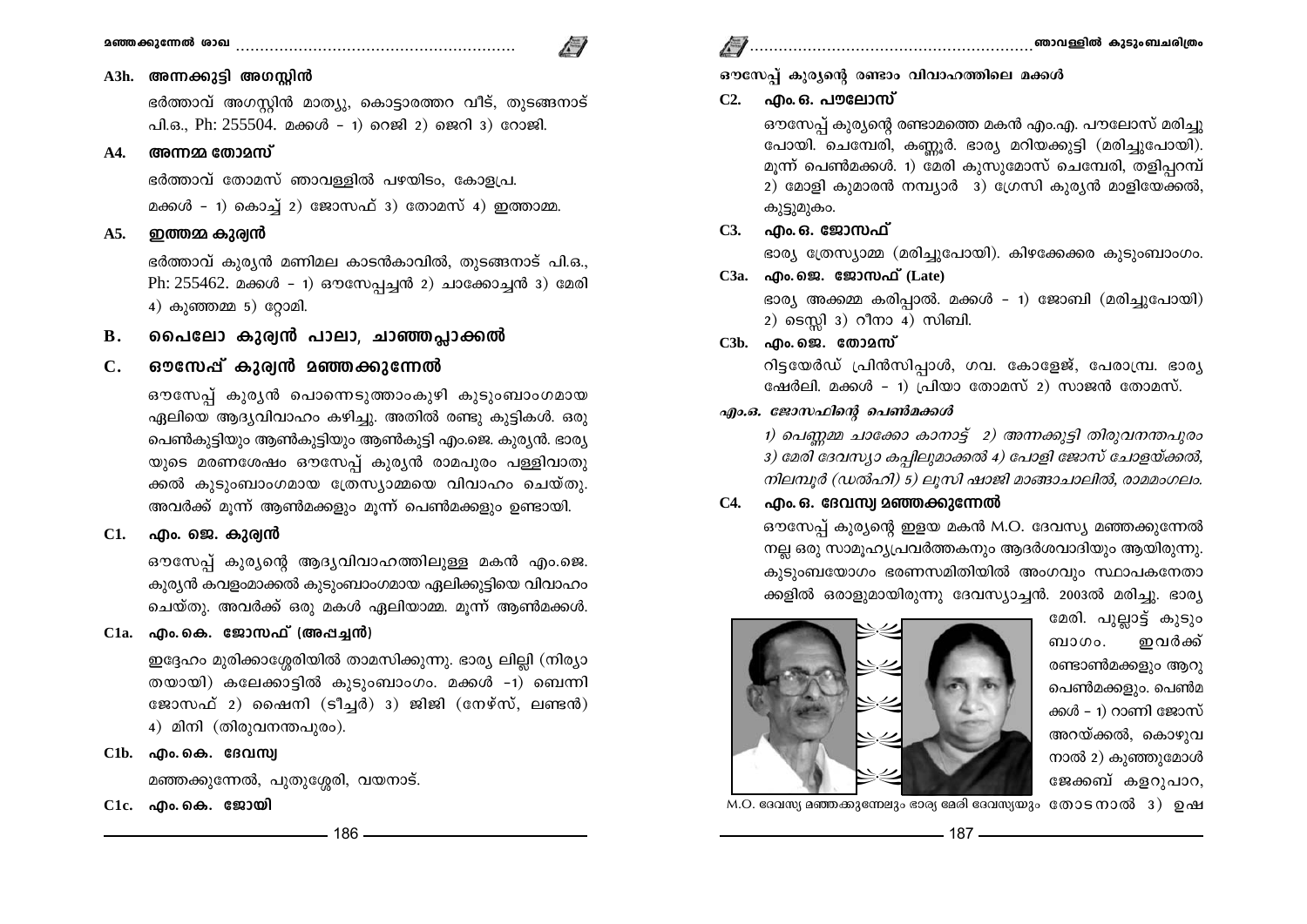സമർത്ഥയായിരന്നു. ഡ്രോയിംഗ് പഠിച്ച് ഹയർഗ്രൂപ്പ് പാസ്സായി. കുറേക്കാലം സ്കുളിൽ ജോലി ചെയ്തു. മെഡിക്കൽ ലൈനോ ടുള്ള താൽപര്യംകൊണ്ട് ബാംഗ്ലൂർ ഹോമിയോ കോളേജിൽ

ചേർന്നു പഠിച്ചു പാസ്സായി. കുറേ വർഷത്തേക്കു ജോലി ചെയ്തു. ഏകസ്ത ജീവിതം നയിച്ച് മൂന്നാനിയിലുള്ള കാർമ്മൽ ഹോമിൽ ജീവിക്കുന്നു. ജീവിത സായാഹ്നത്തിൽ ഇങ്ങനെയൊരു ദൈവഭവനത്തിൽ സന്തോഷത്തോടും സംതൃ പ്തിയോടുംകൂടി ജീവിക്കാൻ സാധിക്കുന്നതിൽ അവർ നല്ല ദൈവത്തിനു നന്ദി പറയുന്നു.

അഡ്രസ്: *ര്രേസ്യാമ്മ ജോസഫ്, കാർമ്മൽ ഹോം, മന്നാനി പി.ഒ.* പിൻ - 686575

 $C$ 7. സി. മരിയ ലൂയീസ (ഡോ. മേരി ജോസഫ് മഞ്ഞക്കുന്നേൽ എം.ഡി., സെന്റ് തെരേസാസ് മൗണ്ട്, കോട്ടയം)

> മഞ്ഞക്കുന്നേൽ ജോസഫ്-ത്രേസ്യാ എന്നീ മാതാപിതാക്കന്മാരിൽനിന്നും 1936 മേയ് 14-ന് ഏറ്റം ഇളയസന്താനമായി ജനിച്ചു. ചെറുപ്പ ത്തിലേ പിതാവു മരിച്ചു. അമ്മയുടെയും സഹോദരങ്ങളെടുയം സംരക്ഷണയിൽ വളർന്നുവന്ന മേരി സമർത്ഥയായിരുന്നു. ചങ്ങനാശ്ശേരി കോളേജിൽ പഠിക്കുന്ന അവ സരത്തിൽ റോമിനു പോയി. 1963-ൽ എം.ഡി. പാസ്ലായി തിരിച്ചെത്തി. ജോലിക്കൊന്നും പോയില്ല. മിണ്ടാമഠത്തിൽ ചേരാൻ തീരുമാ



സി. മരിയ ലായീസ

നിച്ചാണ് റോമിൽനിന്നും പോന്നത്. 16-10-1963-ൽ കോട്ടയം ഗ്രേറ്റ് കാർമ്മൽ (മിണ്ടാമഠം) മഠത്തിൽ ചേർന്നു. 1965 മേയ് 3-ന് വ്രതം അനുഷ്ഠിച്ച് സി. മരിയ ലൂയീസ എന്ന പേരു സ്വീകരിച്ചു. തപസ്സ്, ലോകം മുഴുവനും വേണ്ടിയുള്ള മദ്ധ്യസ്ഥപ്രാർത്ഥന, പരിധി യിൽപ്പെട്ട പരസ്നേഹ പ്രവർത്തനം ഇവയാണ് ഈ സഭാംഗ ങ്ങളുടെ ജീവിതശൈലി. കുടുതൽ സമയം പ്രാർത്ഥനയ്ക്കായി ചെലവഴിക്കുന്നു. കോട്ടയം മഠത്തിൽത്തന്നെ ഈശോയോട് ചേർന്ന് ഇപ്പോഴും ജീവിക്കുന്നു.



### ആൺമക്കൾ

### $C4a.$  കുര്വാച്ചൻ മഞ്ഞക്കുന്നേൽ

ഭാര്യ ലിനു ബി.എസ്.സി., ബി.എഡ്. ഈറ്റത്തോട്ട് കുടുംബാംഗം. പാലായിൽ ചാവറ സി.എം.ഐ. സ്കൂളിൽ ടീച്ചറായി ജോലി ചെയ്യുന്നു. മക്കൾ – 1) ആനി കുര്യൻ 2) അമൽ കുര്യൻ.

### $C4b.$  ജോസ് മഞ്ഞക്കുന്നേൽ, ഏഴാചേരി

ഭാര്യ ലുസി കലയത്തിനാൽ കൂട്ടുംബാംഗം. മക്കൾ - 1) മരിയ

ജോസ് 2) ബാറ്റ്സിൻ ജോസ്.

ഔസേപ്പ് കുര്യന്റെ പെൺമക്കൾ



കാർമലൈറ്റ് കോൺവെന്റ്, മുണ്ടാങ്കൽ മഞ്ഞക്കുന്നേൽ ജോസഫ്-ത്രേസ്യാ എന്നീ മാതാപിതാക്കളിൽ നിന്നും 12-10-1921-ൽ ജനിച്ചു. മാമ്മോദീസായിൽ ഏലിയെന്നും വീട്ടിൽ മാമ്മി എന്നുംപേർ. സ്കൂൾ വിദ്യാ ഭ്യാസത്തിനു ശേഷം 1941-ൽ മുണ്ടാങ്കൽ മഠത്തിൽ ചേർന്ന് സിസ്റ്റർ ഫ്ളോറാ എന്ന

സി. ഫ്ളോറ

പേരു സ്വീകരിച്ചു. 1943 മേയ് 5-ന് വ്രതം അനുഷ്ഠിച്ചു. സംഗീതം പഠിച്ച് മുണ്ടാങ്കൽ തന്നെ അധികകാലവും അദ്ധ്യാപികയായി

> ജോലി ചെയ്തു. ഇതിനിടെ സഭയിലെ മദർ പ്രൊവിൻഷ്യൽ തുടങ്ങിയ ഉത്തരവാദിത്വമുള്ള വിവിധ ശുഷ്രൂഷാ തലങ്ങളിലും സേവനം അനു ഷ്ഠിച്ചിട്ടുണ്ട്. മുണ്ടാങ്കൽ മഠത്തിൽ 5-3-2009ൽ നിര്യാതയായി. മുണ്ടാങ്കൽ പള്ളിയിൽ സംസ്കരിച്ചു.  $C$  6.  $C($ തസ്യാമ്മ ജോസഫ് (കാർമ്മൽ ഹോം, മുന്നാനി) മഞ്ഞക്കുന്നേൽ ജോസഫ്-ത്രേസ്യാ എന്നീ മാതാ പിതാക്കളിൽനിന്നും ചിങ്ങം 1-ാം തീയതി 1924-ൽ ജനിച്ചു. പഠിക്കുന്ന കാലത്ത് ഡ്രോയിംഗിൽ

> > $.188$   $\overline{\phantom{a}}$



ത്രേസ്യാമ്മ ജോസഫ്

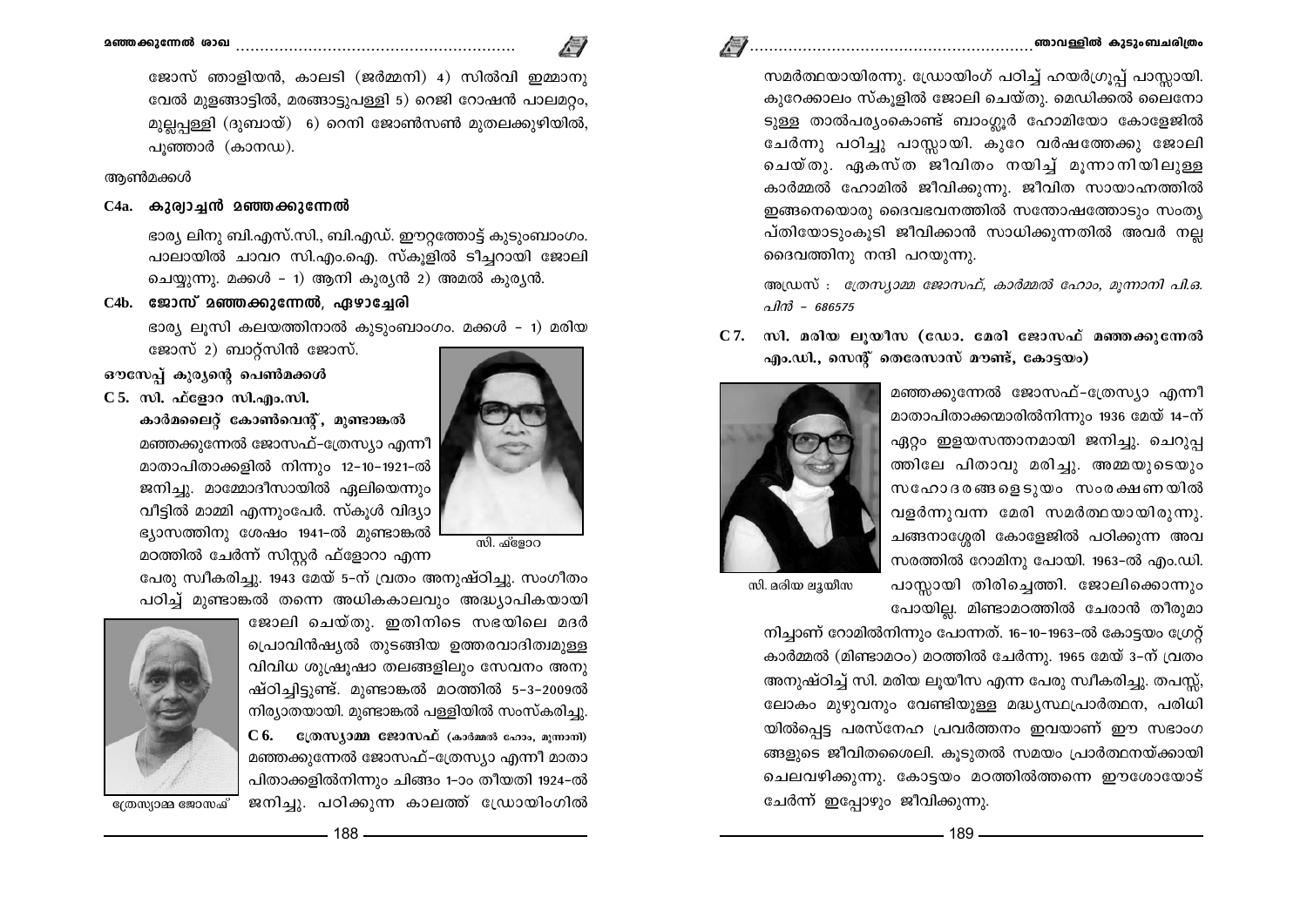#### പൈലോ കുരൃൻ പാലാ ചാഞ്ഞപ്പാക്കൽ **B.**



മഞ്ഞക്കുന്നേൽ താമസമാക്കിയ ശ്രീ കുര്യന്റെ മകൻ പൈലോ കുര്യൻ ചാഞ്ഞപ്ലാക്കൽ പുരയിടത്തിൽനിന്നു മാറി താമസിച്ചു. ടി കുര്യന്റെ മക്കൾ - 1) തൊമ്മി 2) കുര്യൻ 3) ബ്രിജിത്താ (ഭർത്താവ് ജോസഫ് ഇലഞ്ഞിക്കമുള, മാറിടം) 4) ജോസഫ്.

# $B1.$  എം. പി. കുര്വൻ (പൈലോ കുര്വൻ)

ചാഞ്ഞപ്പാക്കൽ താമസമാക്കിയ പൈലോ കുര്യന്റെ മക്കളിൽ ഒരാളായ എം.പി. കുര്യൻ (പൈലോ കുര്യൻ) കുടല്ലൂർ ഇടവക കുരീക്കാട്ടിൽ മറിയത്തെ വിവാഹം കഴിച്ച് കൊടൂർക്കുന്നു പുര യിടത്തിലേക്ക് മാറിത്താമസിച്ചു. കുര്യൻ 19-3-2002ലും ഭാര്യ മറിയം 22-11-2000ലും നിര്യാതരായി. ശ്രീ എം.പി. കുര്യന്റെ (പൈലോ കുര്യൻ) മക്കൾ താഴെ പറയുന്നവരാണ്.

B1a. സി.കെ. മേരി

ഇടമറുക് ഇടവക പൈകട വീട്ടിൽ തോമസ് വിവാഹം കഴിച്ചു.

# $B1b.$  സി.കെ. ബ്രിജിറ്റ്

മേലുകാവുമറ്റം ഇടവക വല്ലനാട്ട് വീട്ടിൽ തോമസ് വിവാഹം ചെയ്തു.

### B1c. സി.കെ. പോൾ

മീനച്ചിൽ ഇടവക ചെത്തിമറ്റം വീട്ടിൽ ഏലിക്കുട്ടിയെ വിവാഹം ചെയ്തു. ഏലിക്കുട്ടി B.A., B. Ed. H.S.A. ആണ്. മക്കൾ – 1) ബസ്റ്റി M.Sc., B.Ed. 2) ജോസ് M.B.A. ഡൽഹിയിൽ പഠിക്കുന്നു.



ചാഞ്ഞപ്പാക്കൽ പോൾ കുര്യനും കുടുംബവും

- B1d. സി.കെ. മാത്വു സഹോദരനുമൊരുമിച്ച് താമസിക്കുന്നു.
- $B1e.$  സി.കെ. മറിയം കൗമാരപ്രായത്തിൽ മരിച്ചു.
- $B1f.$  സി.കെ. തെയാമ കൗമാരപ്രായത്തിൽ മരിച്ചു.
- $B1g$ . സി.കെ. അന്നമ ബാല്യപ്രായത്തിൽ മരിച്ചു.
- $B1h$ . സി.കെ. കുര്വൻ  $B.A.$

കുറിച്ചി ഇടവക മുള്ളൻകുഴിയിൽ കുഞ്ഞമ്മ B.Sc.യെ വിവാഹം കഴിച്ച് കൊടൂർമറ്റം പുരയിടത്തിൽ മാറിത്താമസിക്കുന്നു. ഫോൺ : 205416.

മക്കൾ - 1) റോബിൻ സി. കുര്യൻ 2) റോജിൻ സി. കുര്യൻ 3) റോണിൻ സി. കുര്യൻ.